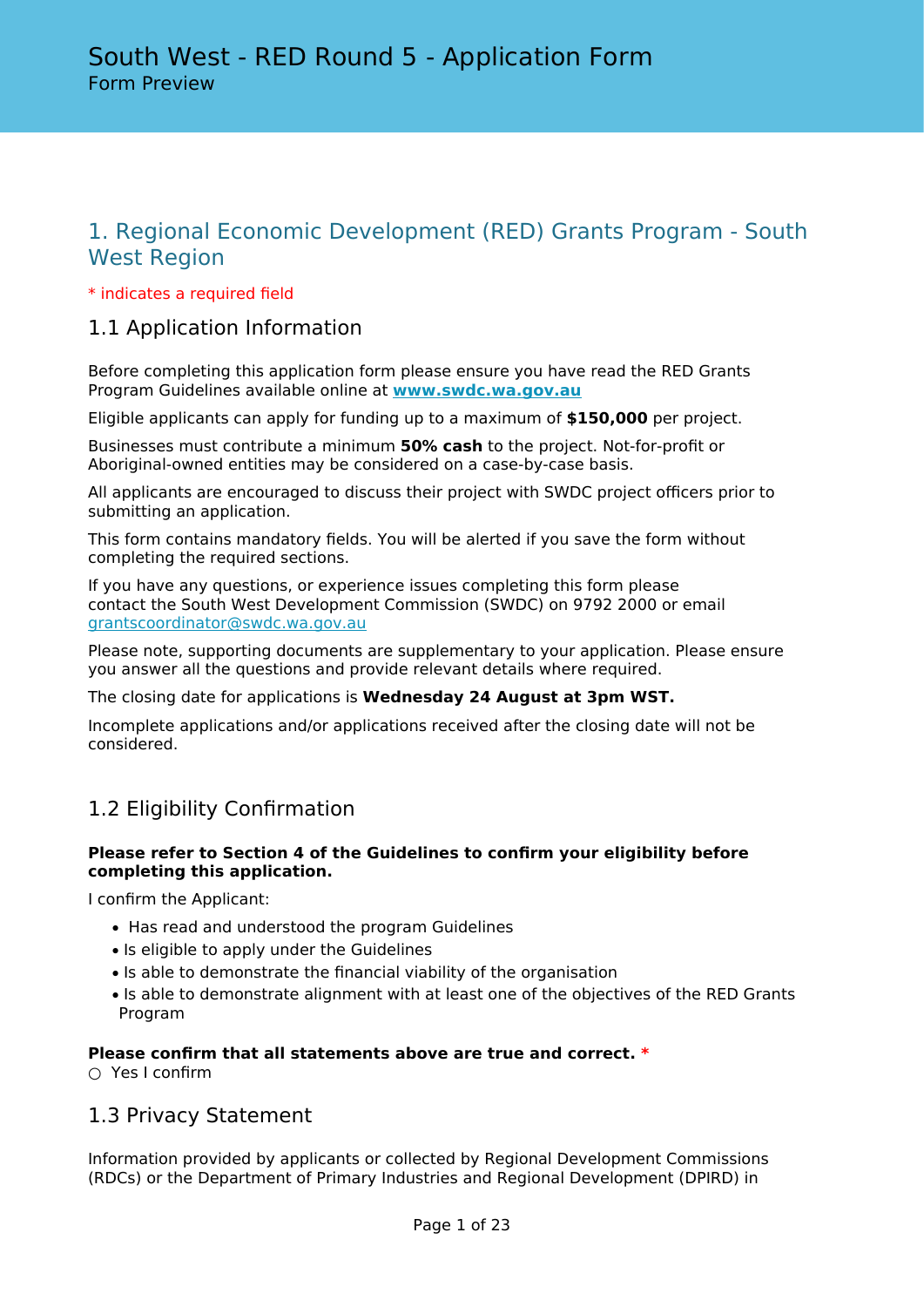relation to an applicant or their application may be used in the administration of the RED Grants Program and in the assessment of this application.

Clarification of other funding sources for your project as stated in your application and project budget may be sought from the relevant funding bodies.

Any information provided (personal, financial or otherwise) will be used solely for the purpose of the RED Grants Program.

RDCs and DPIRD will store personal information collected in this application, supporting documentation and any grant administration, monitoring and evaluation activities in compliance with its obligations under the *Privacy Act 1988* (cth).

RDCs and DPIRD are also subject to the *Freedom of Information Act 1992* and documents in the possession of these agencies are subject to these provisions.

## **I have read and understood the privacy statement and I consent to and authorise such uses and disclosures. \***

○ Yes I confirm

## 1.4 Assessment Process

The assessment criteria outlined in the Guidelines will be used to determine the suitability of applications submitted through this program. Applications will be assessed on a competitive basis and should demonstrate:

- Alignment with one or more of the RED Grants Objectives.
- Alignment with one or more of the South West Regional Priorities
- Financial commitment towards the Project.
- Collaboration and partnerships
- Local content outcomes
- Project readiness

The application form provides an opportunity for applicants to demonstrate how their project meets the requirements listed above and in the Guidelines.

As part of the assessment process, applications may be subject to a due diligence process to determine organisational capacity, governance and financial management.

Applicants should note that the assessment and decision making process could take up to six (6) months to complete and this time frame should be considered when submitting your application. **Please refer to Section 6 of the Guidelines for more information.**

SWDC reserves the right to request additional information at any time to clarify aspects of your application.

## 1.5 Funding Conditions

Should your application be successful, you will be required to enter into a Grant Agreement outlining the conditions of the grant.

All projects must be approved and a Grant Agreement executed prior to project commencement. **No retrospective payments will be made**.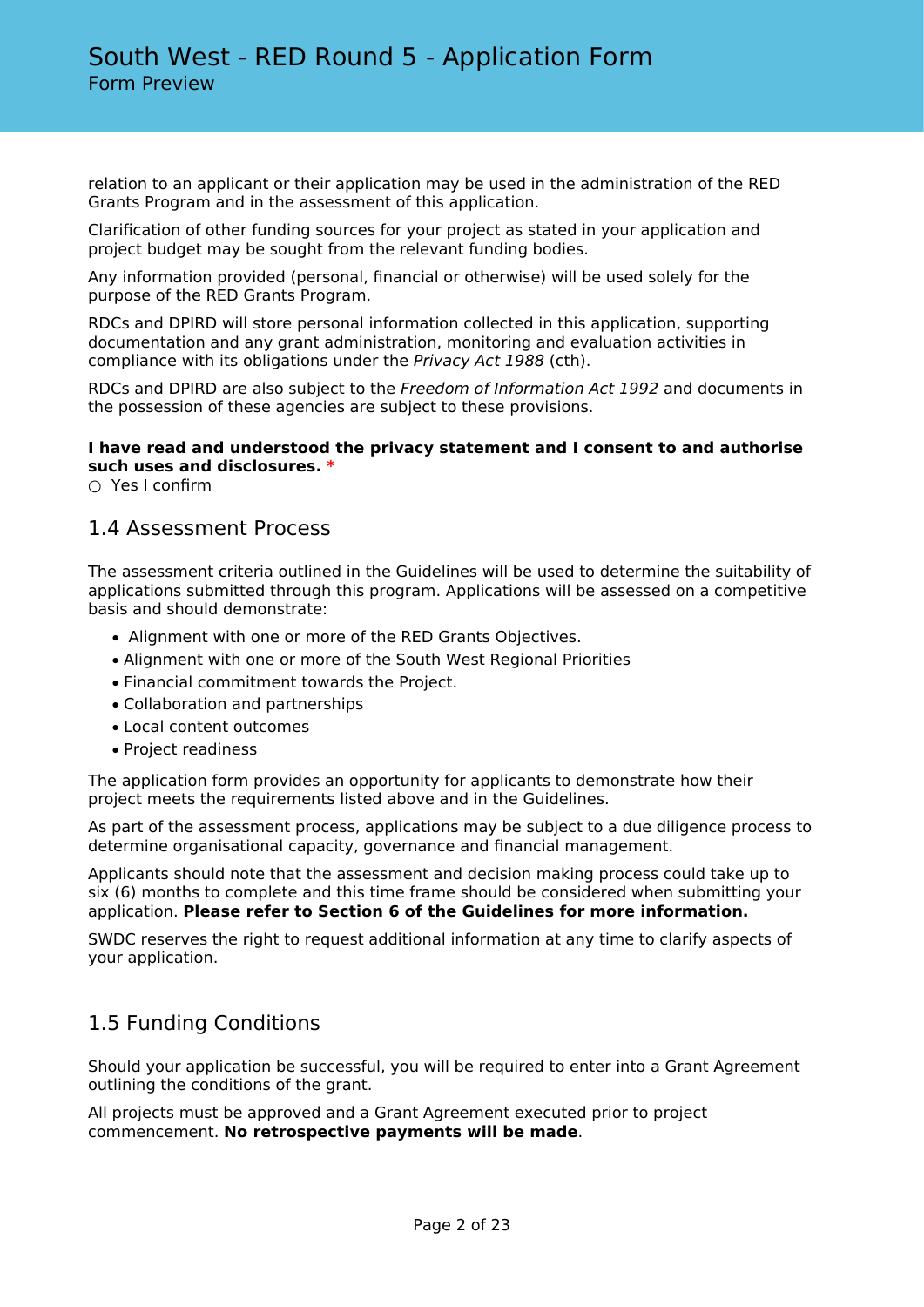As a condition of funding, all grant recipients are required to provide a detailed Acquittal Report within twelve (12) weeks of project completion. For projects receiving funding of more than \$50,000 the Acquittal Report is to be audited by an independent auditor.

Only GST registered recipients will have GST added to the grant payment.

# 2 Contact Details

- \* indicates a required field
- 2.1 Organisation Details

## **Name of Organisation (Legal Entity) \***

Organisation Name

## **Applicant ABN \***

The ABN provided will be used to look up the following information. Click Lookup above to check that you have entered the ABN correctly.

| Information from the Australian Business Register |                  |
|---------------------------------------------------|------------------|
| <b>ABN</b>                                        |                  |
| Entity name                                       |                  |
| <b>ABN status</b>                                 |                  |
| Entity type                                       |                  |
| Goods & Services Tax (GST)                        |                  |
| <b>DGR Endorsed</b>                               |                  |
| ATO Charity Type                                  | More information |
| <b>ACNC Registration</b>                          |                  |
| <b>Tax Concessions</b>                            |                  |
| Main business location                            |                  |
|                                                   |                  |

Must be an ABN.

## **Applicant Organisation ACN (if applicable)**

Must be a number.

## **Trading Name**

Trading name ie name that will be referred to for the delivery of the project (if different to Legal Entity Name above)

#### **Primary Street Address \*** Address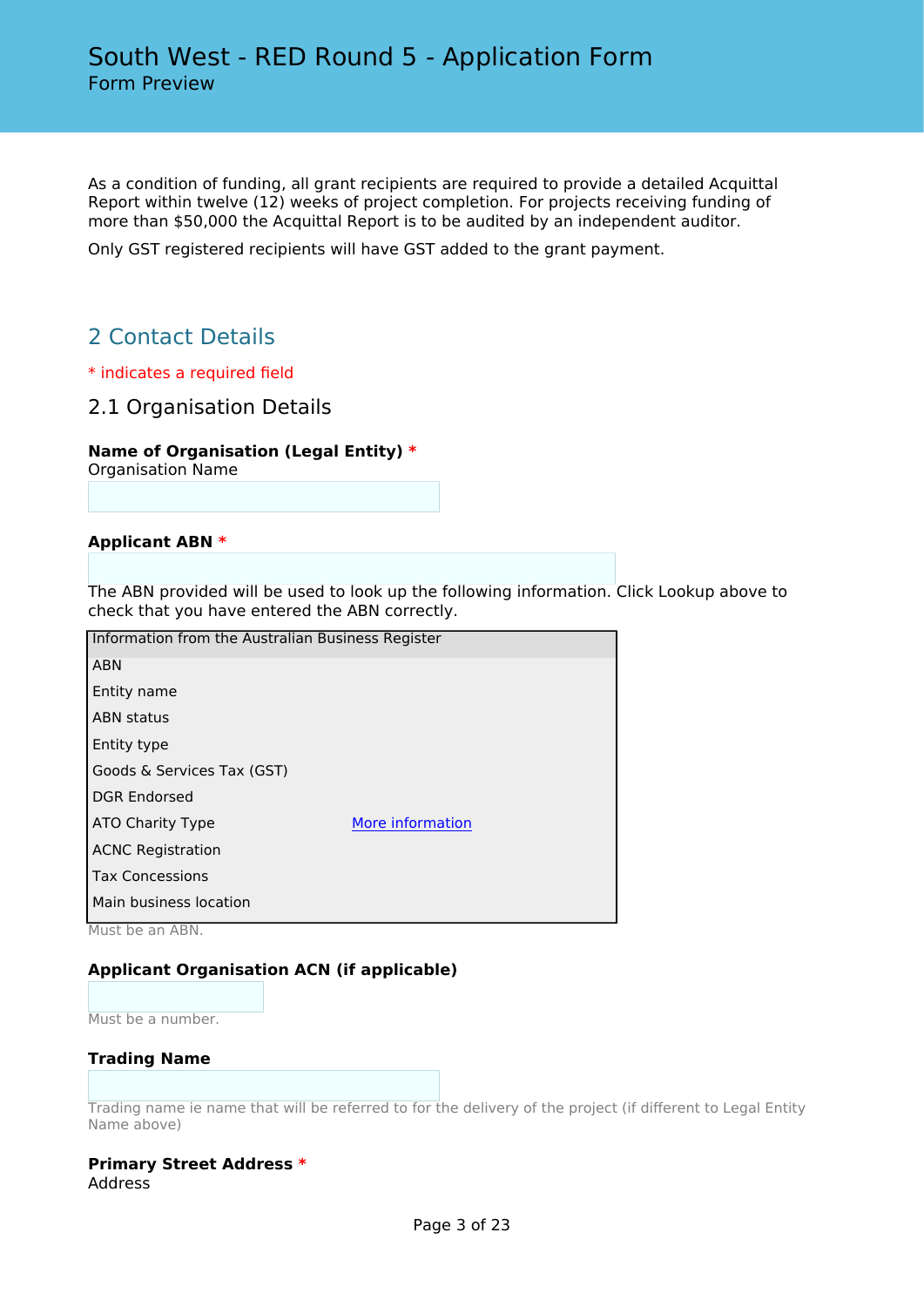

## **Postal Address (if applicable)**

Address

**Authorised Officer \*** First Name Last Name

The person who has the legal authority to sign the Grant Agreement if this application is successful

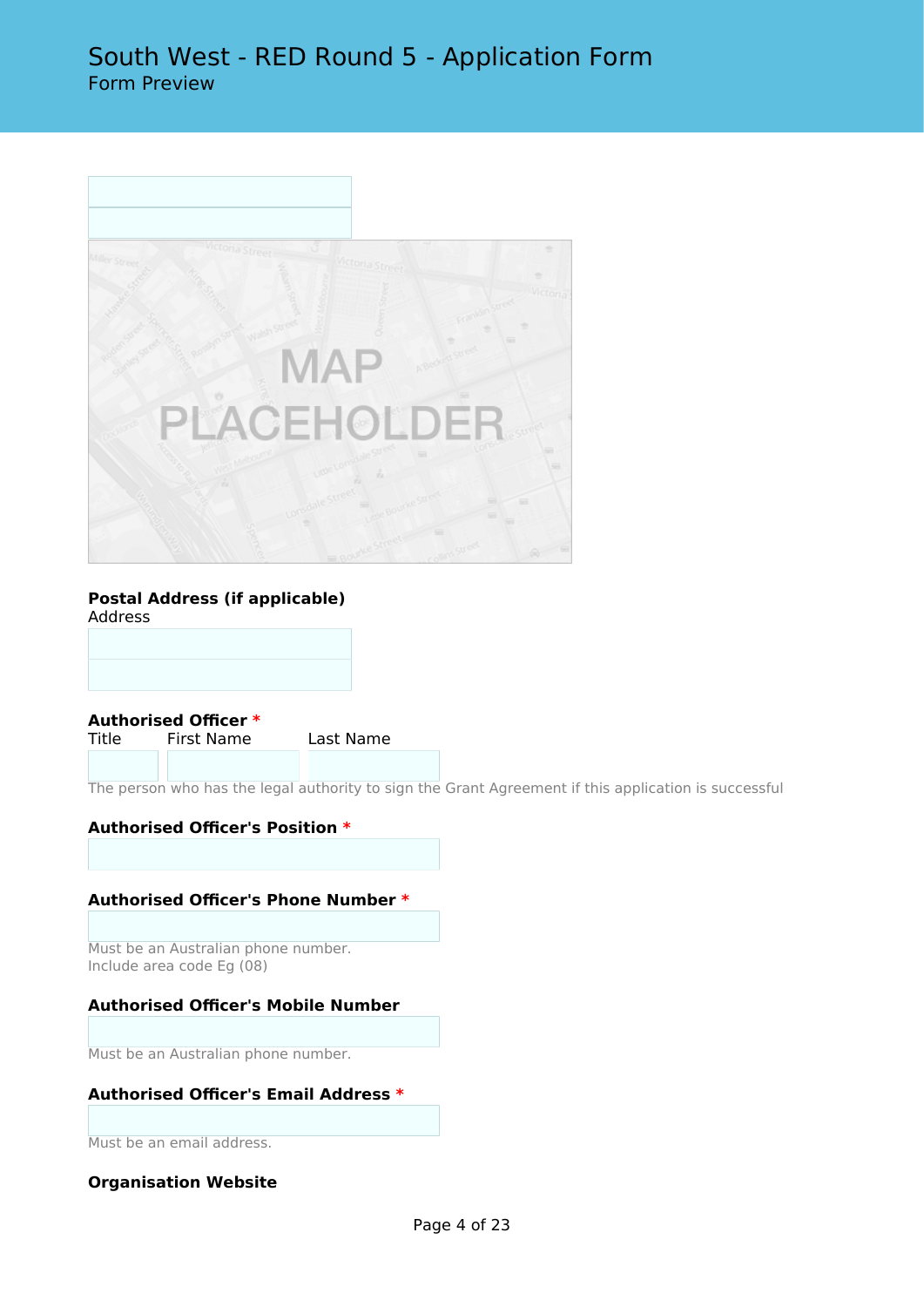Must be a URL.

**Provide a brief description of the nature of your business and include any information that describes the activities that are currently undertaken \***

**For a business/company/partnership, please provide names of all partners/ directors/senior management of the business**

**Is your entity a Trust? \***  $\bigcirc$  Yes  $\bigcirc$  No Trustees can only receive and administer grant funding if empowered to do so by the Trust Deed.

## **Upload Trust Deed \***

Attach a file:

Trustees MUST submit a copy of their executed Trust Deed to be eligible.

## 2.2 Project Contact Details

| <b>Contact Person's Name *</b> |            |           |  |  |  |  |  |
|--------------------------------|------------|-----------|--|--|--|--|--|
| Title                          | First Name | Last Name |  |  |  |  |  |
|                                |            |           |  |  |  |  |  |

**Contact Person's Position \***

## **Contact Person's Phone Number \***

(08)

Must be an Australian phone number. Include area code Eg (08)

## **Contact Person's Mobile Number**

Must be an Australian phone number.

## **Contact Person's Email Address \***

Must be an email address.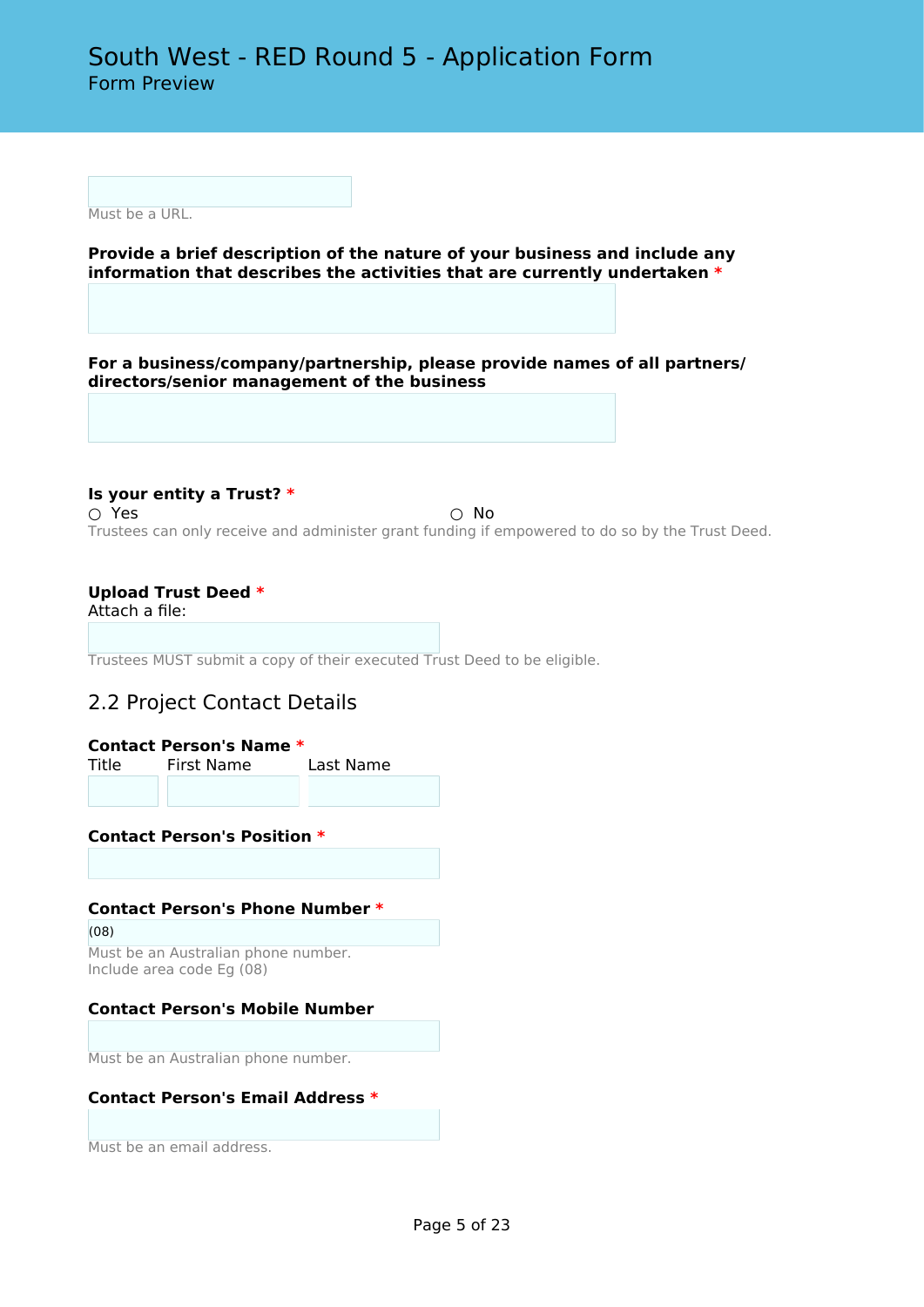## **Is your organisation being Auspiced? \***

 $\bigcirc$  Yes  $\bigcirc$  No

If your organisation is unincorporated your application must be auspiced by another organisation that is registered as a legal entity.

# 2.3 Complete only if your organisation is being Auspiced

Please ensure approval is obtained from the nominated auspice organisation prior to completing this section.

## **Name of Auspicing Organisation \***

Organisation Name

Organisation name

## **Auspice Organisation's Postal Address \***

Address

Address Line 1, Suburb/Town, State/Province, and Postcode are required.

## **Auspice Organisation's Website**

Must be a URL.

# **Auspicing Organisation's Contact Person \***

Title First Name Last Name

## **Auspicing Organisation's Contact Person's Position \***

## **Auspicing Organisation's Contact Person's Phone Number \***

Must be an Australian phone number. Include area code. Eg (08)

## **Auspicing Organisation's Contact Person's Email Address \***

Must be an email address.

## **Authority from Auspicing Organisation \*** Attach a file:

Please attach letter from the auspicing organisation confirming agreement to auspice. This must be signed by an authorised person (eg. CEO, Chairperson).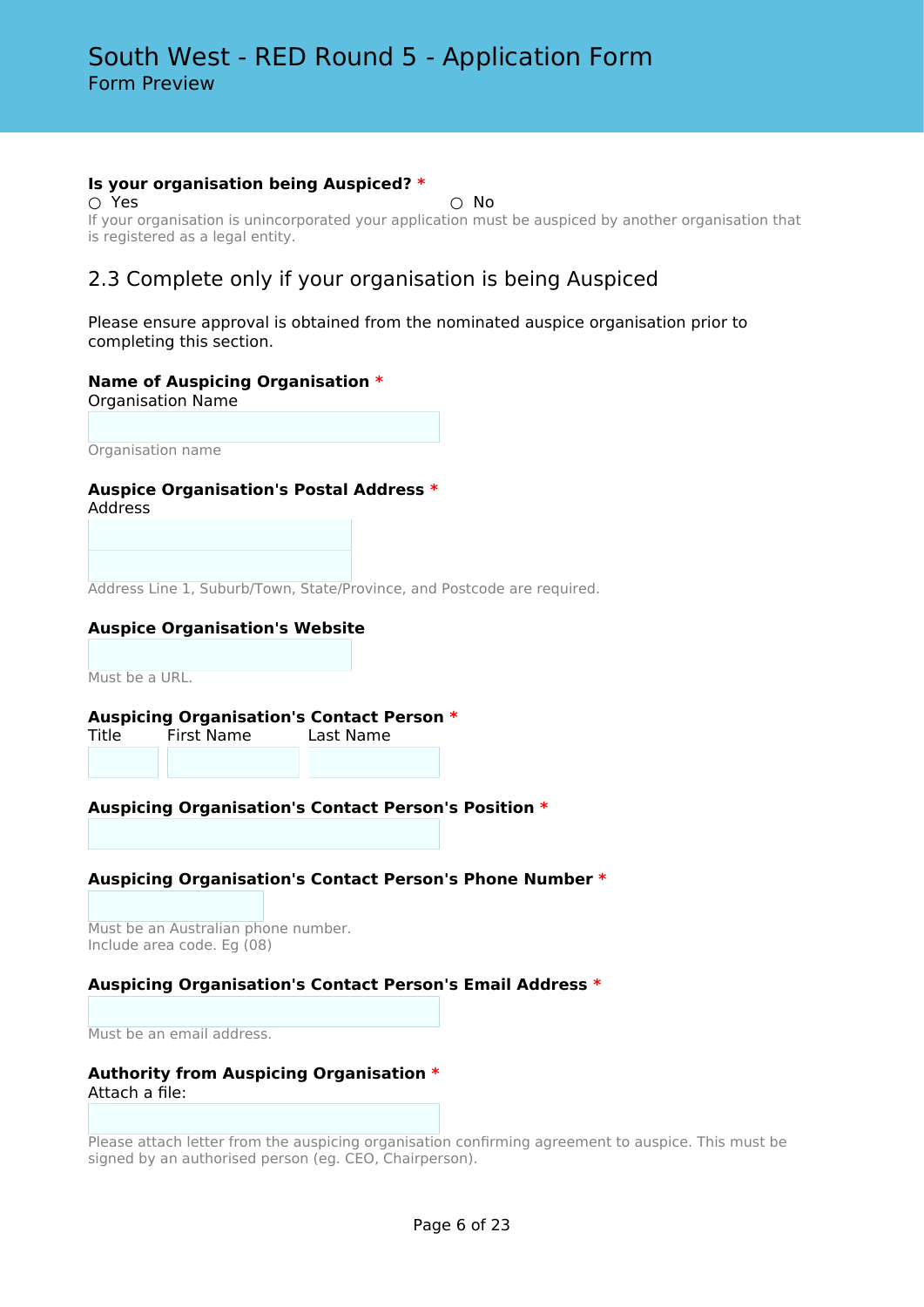## **Auspice Organisation's ABN \***

The ABN provided will be used to look up the following information. Click Lookup above to check that you have entered the ABN correctly.

| Information from the Australian Business Register |                  |
|---------------------------------------------------|------------------|
| <b>ABN</b>                                        |                  |
| Entity name                                       |                  |
| <b>ABN status</b>                                 |                  |
| Entity type                                       |                  |
| Goods & Services Tax (GST)                        |                  |
| <b>DGR Endorsed</b>                               |                  |
| ATO Charity Type                                  | More information |
| <b>ACNC Registration</b>                          |                  |
| <b>Tax Concessions</b>                            |                  |
| Main business location                            |                  |

Must be an ABN.

## **Auspice Organisation's ACN (if applicable)**

Must be a number.

# 3 Project Information

## \* indicates a required field

## 3.1 Project Details

## **Project Title \***

The project title provided in your application may be used for public announcements/media statements if successful (max 15 words).

## **Project Description (Overview) \***

Provide a short description of your project explaining what you plan to do (max 150 words).

#### **Upload more detailed project information (optional)** Attach a file:

Upload a detailed description of the project. For example, Business Plan, Project Plan, Business Case, etc

## **Estimated Project Start Date \***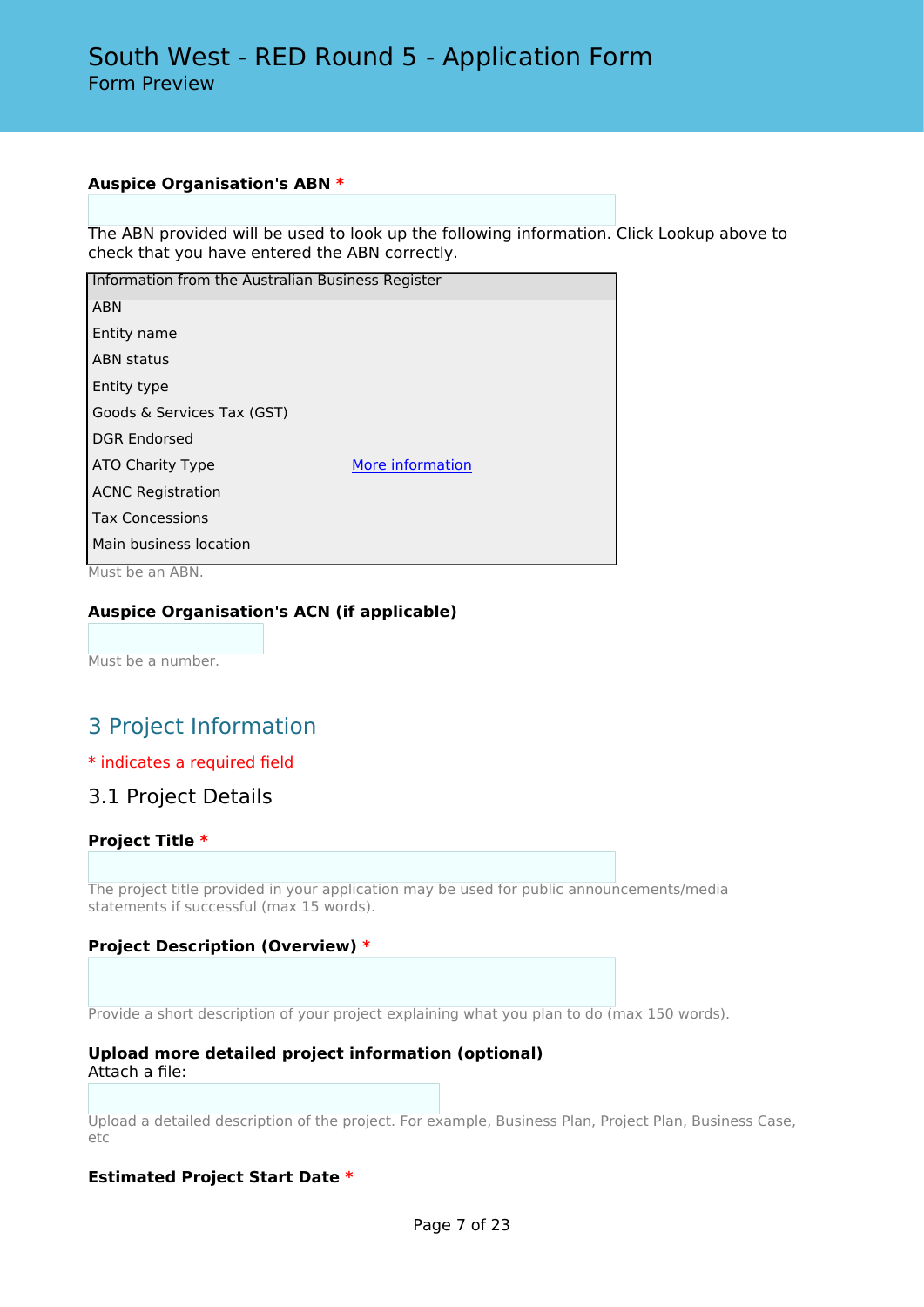Must be a date.

## **Estimated Project Completion Date \***

Must be a date.

The following Budget totals and % Cash Co-contribution **AUTO CALCULATE** from the Project Budget and Leverage Funding table in Section 6.1

## **Total Project Budget Cost (Cash)**

\$

This field is AUTO CALCULATED from Section 6.1 Project Budget and Leveraged Funding section.

## **Funding Requested from RED Grant**

\$

This field is AUTO CALCULATED from Section 6.1 Project Budget and Leveraged Funding section.

## **Applicant's Co-contribution (Cash)**

\$

This field is AUTO CALCULATED from Section 6.1 Project Budget and Leveraged Funding section.

## **Funding from Other Sources (Cash)**

#### \$

This field is AUTO CALCULATED from Section 6.1 Project Budget and Leveraged Funding section.

The following is an auto-calculated field to be used as a guidance on Cash co-contribution (if applicable). Please review the Guidelines as to your requirements.

## **Please note that other RED Grant and State funding will not contribute to your 50% contribution requirement.**

## **Percentage (%) Cash Co-contribution**

This field is AUTO CALCULATED from Section 6.1 Project Budget and Leveraged Funding section.

## **Which Local Government Area(s) will your project be delivered in? \***

| $\Box$ Augusta-Margaret River, | $\Box$ Busselton, City of | □ Donnybrook-Balingup,    |
|--------------------------------|---------------------------|---------------------------|
| Shire of                       |                           | Shire of                  |
| $\Box$ Boyup Brook, Shire of   | $\Box$ Capel, Shire of    | $\Box$ Harvey, Shire of   |
| $\Box$ Bridgetown-Greenbushes, | $\Box$ Collie, Shire of   | $\Box$ Manjimup, Shire of |
| Shire of                       |                           |                           |
| $\Box$ Bunbury, City of        | $\Box$ Dardanup, Shire of | $\Box$ Nannup, Shire of   |

## **Which industry category does the Applicant organisation operate in? \***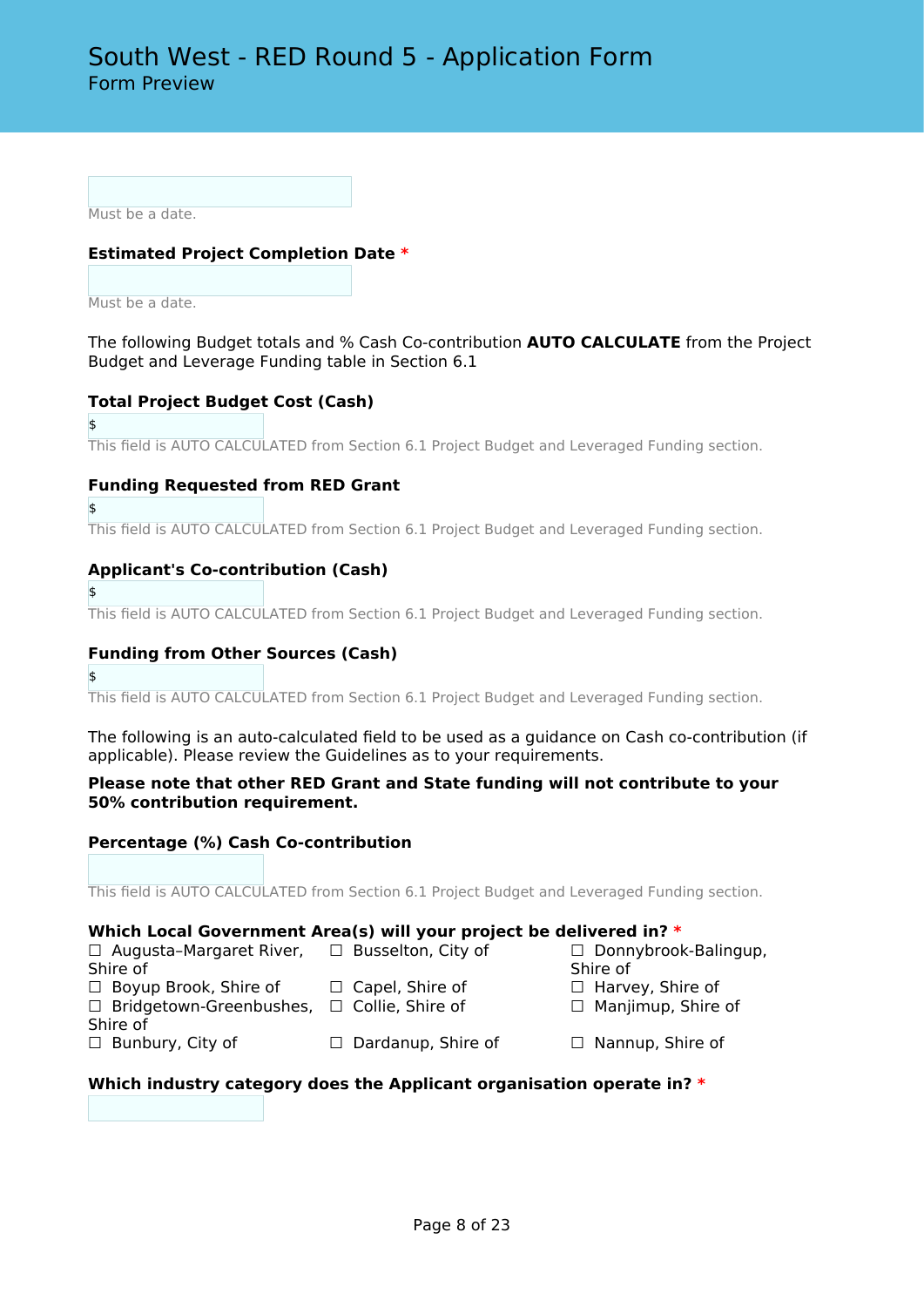# 4 Alignment with RED Grants Objectives (Economic Growth and Development Outcomes)

\* indicates a required field

## Project outcomes

## **Your project must meet one or more of the RED Grants objectives outlined in the Guidelines.**

Describe what is expected to be achieved and the benefits and/or outcomes of the project against the objectives most relevant to your project.

Outcomes refer to the intended economic impact that is expected as a result of delivering the project with the grant funding – the expected outcomes provided should be realistic as you will be expected to report against these under a Grant Agreement and acquittal of the project if successful.

## **Please indicate which RED Objectives are most applicable to your project: \***

- □ 1. Sustainable jobs
- $\Box$  2. Expanding or diversifying industry
- $\Box$  3. Developing skills or capabilities
- $\Box$  4. Attracting new investment in the region
- $\Box$  5. Increasing Productivity

Applicants are encouraged to select the objectives most applicable to the project. Please provide detailed descriptions in the corresponding fields below.

## 4.1. Sustainable jobs

## **How will the project create jobs as a result of the grant?**

Note: 'Direct employment' is the term used for the workers employed by the project. 'Indirect employment' refers to job creation and business growth in the economy as a result of increased demand.

## Please complete the below fields to indicate the Direct Employment outcomes expected as a result of the project

- **Timeframe** Example: 12 months, ongoing
- **Target** Example: 3 FTE
- **Measure** Example: people employed, contractors engaged, etc.

| <b>Expected Outcome Timeframe</b> |                  | Target         | Measure |
|-----------------------------------|------------------|----------------|---------|
| 1 Full Time (direct - during      |                  |                |         |
| project)                          | Number of months | Number of jobs |         |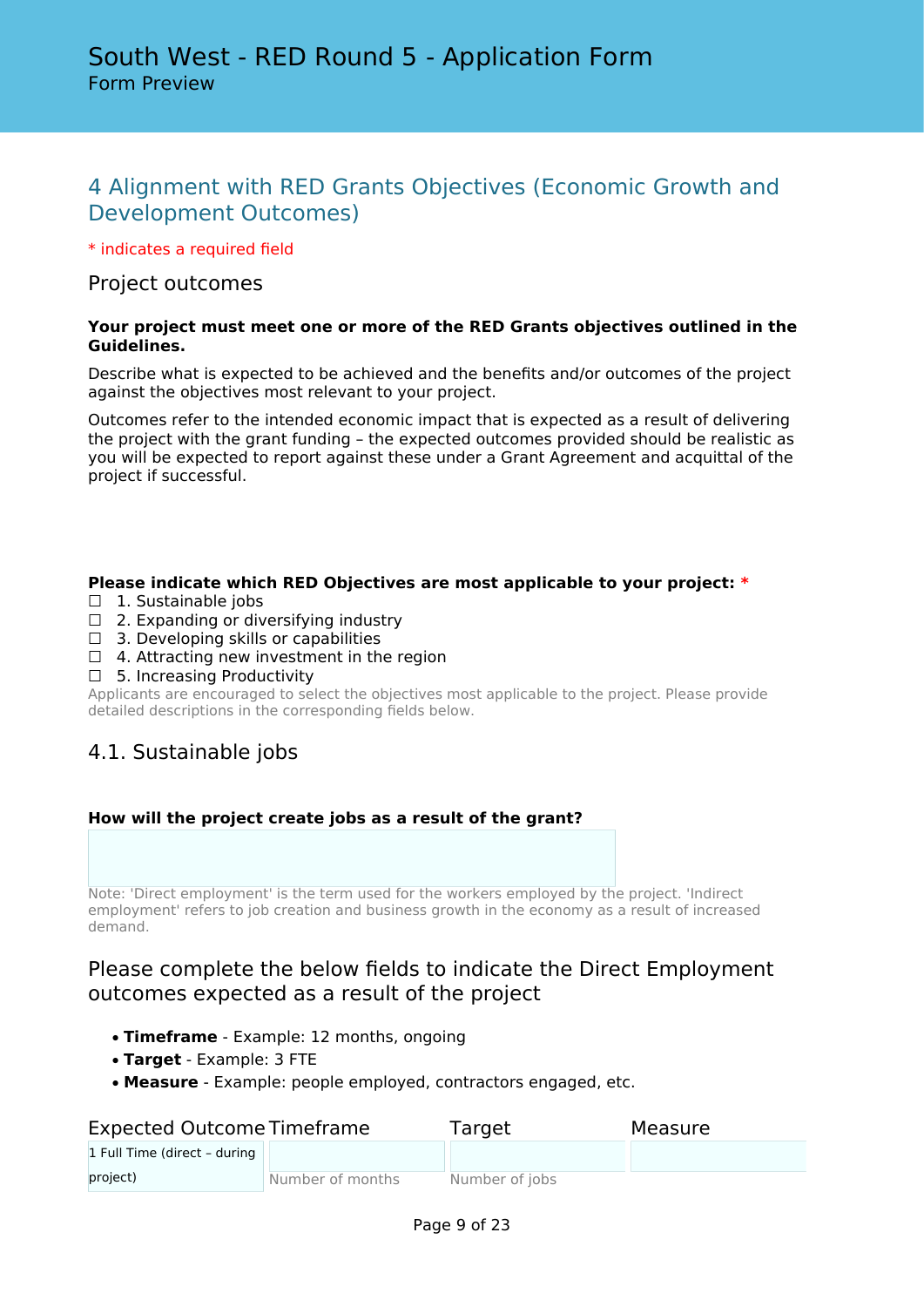# South West - RED Round 5 - Application Form Form Preview

| This question is read<br>only.    |                  |                | How will this be<br>measured? |
|-----------------------------------|------------------|----------------|-------------------------------|
|                                   | Number of months | Number of jobs |                               |
| 2 Full Time (direct - after       |                  |                |                               |
| the project)                      |                  |                | How will this be              |
| This question is read<br>only.    | Number of months | Number of jobs | measured?                     |
|                                   |                  |                |                               |
| 3 Part Time (direct - during      | Number of months | Number of jobs | How will this be              |
| the project                       |                  |                | measured?                     |
| This question is read             |                  |                |                               |
| only.                             | Number of months | Number of jobs |                               |
| 4 Part Time (direct - after       |                  |                | How will this be              |
| the project)                      |                  |                | measured?                     |
| This question is read             | Number of months | Number of jobs |                               |
| only.                             |                  |                | How will this be              |
|                                   |                  |                | measured?                     |
| 5 Casual (direct - during         | Number of months | Number of jobs |                               |
| the Project)                      |                  |                |                               |
| This question is read             |                  |                | How will this be              |
| only.                             | Number of months | Number of jobs | measured?                     |
| 6 Casual (direct - after the      |                  |                |                               |
|                                   |                  |                |                               |
| project)<br>This question is read |                  |                | How will this be              |
| only.                             |                  |                | measured?                     |
| 7 Trainee (direct - during        |                  |                |                               |
| the project)                      |                  |                | How will this be<br>measured? |
| This question is read<br>only.    |                  |                |                               |
| 8 Trainee (direct - after the     |                  |                |                               |
| project)                          |                  |                |                               |
| This question is read<br>only.    |                  |                |                               |

# 4.2. Expanding or diversifying industry

**Which industry will benefit from the project and how will it increase the current value of that industry to the regional economy?**

• **Expected outcome** - Example: new processing facility introduced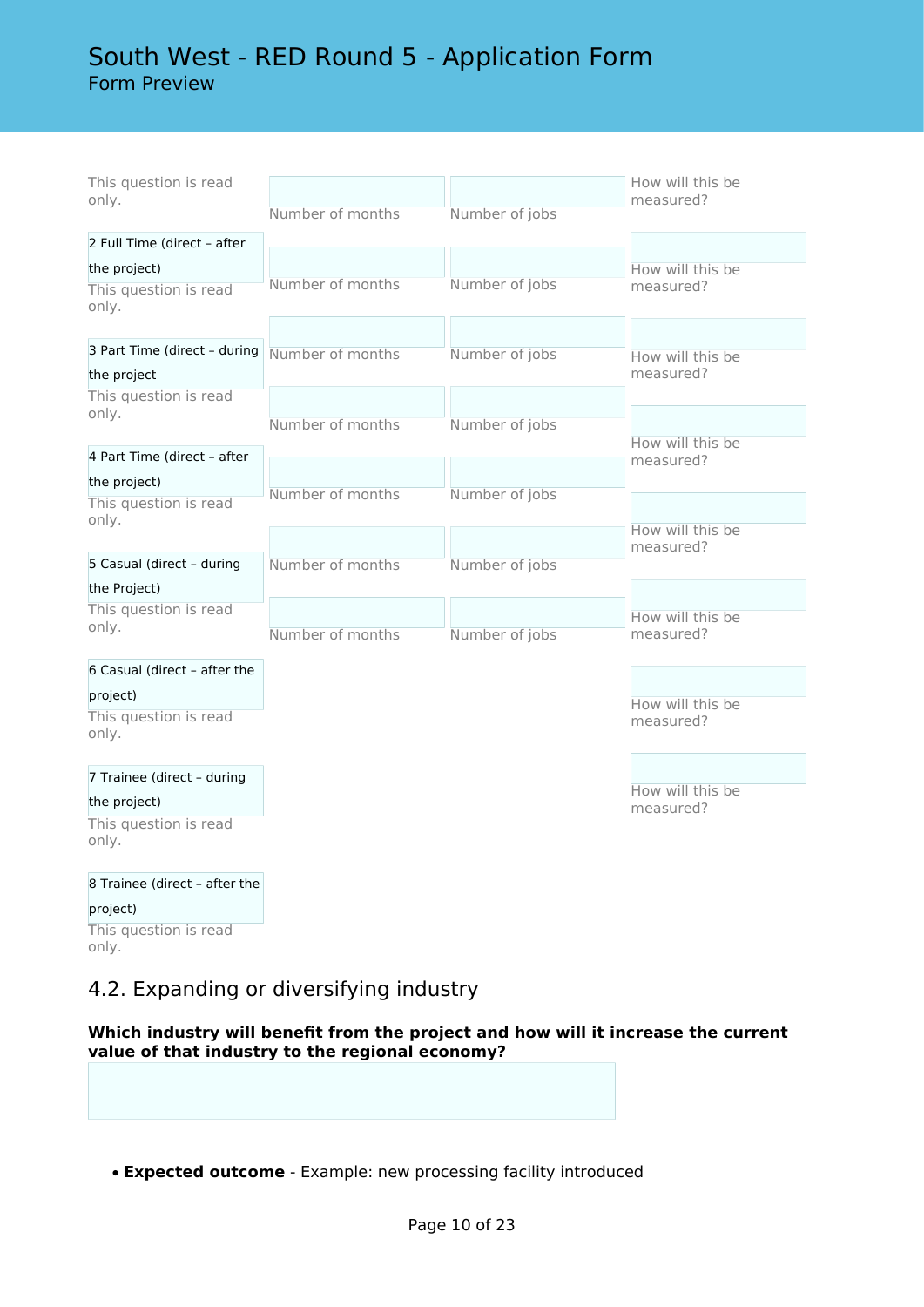- **Timeframe** Example: upon project completion, within first 12 months
- **Measure** Example: new equipment commissioned, new market/s secured
- **Target** Example: 2 new clients taking 500 tonnes of product pa, 1000 tonnes product sourced from the region

| <b>Expected Outcome Timeframe</b> | Measure | Target |  |
|-----------------------------------|---------|--------|--|
|                                   |         |        |  |
|                                   |         |        |  |
|                                   |         |        |  |
|                                   |         |        |  |
|                                   |         |        |  |
|                                   |         |        |  |

## 4.3. Developing skills or capabilities

**What core skills or capabilities will be developed, and how will this address regional gaps and be applied to generate jobs and growth?**

- **Expected outcome** Example: skills training and job matching provided to 100 participants
- **Timeframe** Example: for the duration of the project
- **Measure** Example: Number of program participants, number of jobs secured
- **Target** Example: 80% of participants secure jobs within first 12 months

| <b>Expected outcome Timeframe</b> |  | Measure | Target |  |
|-----------------------------------|--|---------|--------|--|
|                                   |  |         |        |  |
|                                   |  |         |        |  |
|                                   |  |         |        |  |
|                                   |  |         |        |  |
|                                   |  |         |        |  |
|                                   |  |         |        |  |
|                                   |  |         |        |  |

## 4.4. Attracting new investment in the region

**How will the project unlock future investment in the organisation, industry or region? What is the source of this investment and likelihood it will be secured?**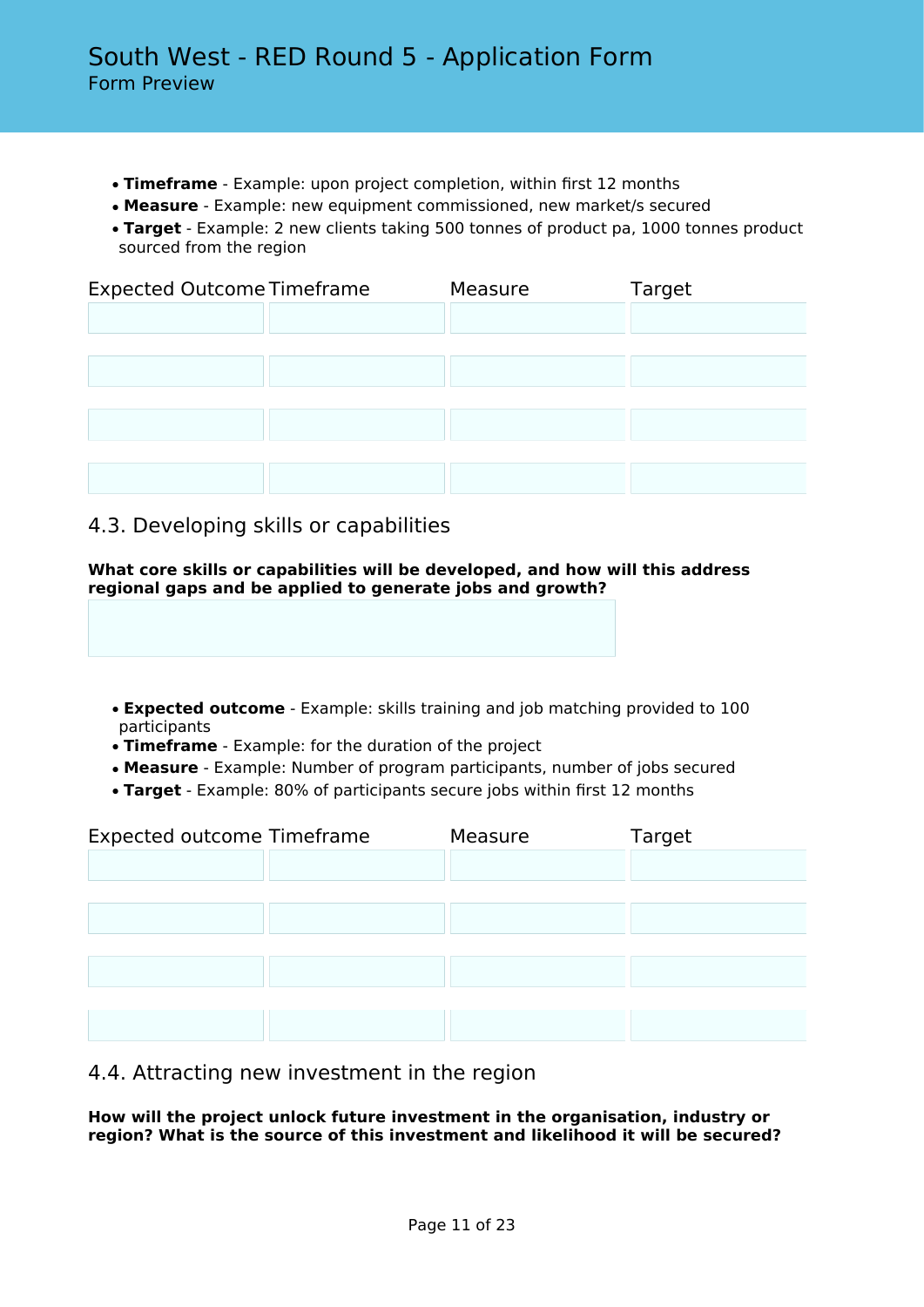| • Expected outcome - Example: unlock new markets worth \$5 million pa, create new |  |  |  |
|-----------------------------------------------------------------------------------|--|--|--|
| supply chains                                                                     |  |  |  |

- **Timeframe** Example: within 12 months of project completion
- **Measure** Example: \$value of new supply contracts
- **Target** Example: \$5 million increase in industry value from x to y

| <b>Expected Outcome Timeframe</b> | Measure | Target |
|-----------------------------------|---------|--------|
|                                   |         |        |
|                                   |         |        |
|                                   |         |        |
|                                   |         |        |
|                                   |         |        |
|                                   |         |        |
|                                   |         |        |

# 4.5. Increasing productivity

## **What impact will the Grant have on the productivity or performance of the applicant's business or organisation?**

- **Expected outcome** Example: 5% increase in production
- **Timeframe** Example: upon commissioning of new equipment
- **Measure** Example: output, sales figures
- **Target** Example: 5% increase from x to y

| <b>Expected Outcome Timeframe</b> | Measure | Target |
|-----------------------------------|---------|--------|
|                                   |         |        |
|                                   |         |        |
|                                   |         |        |
|                                   |         |        |
|                                   |         |        |
|                                   |         |        |
|                                   |         |        |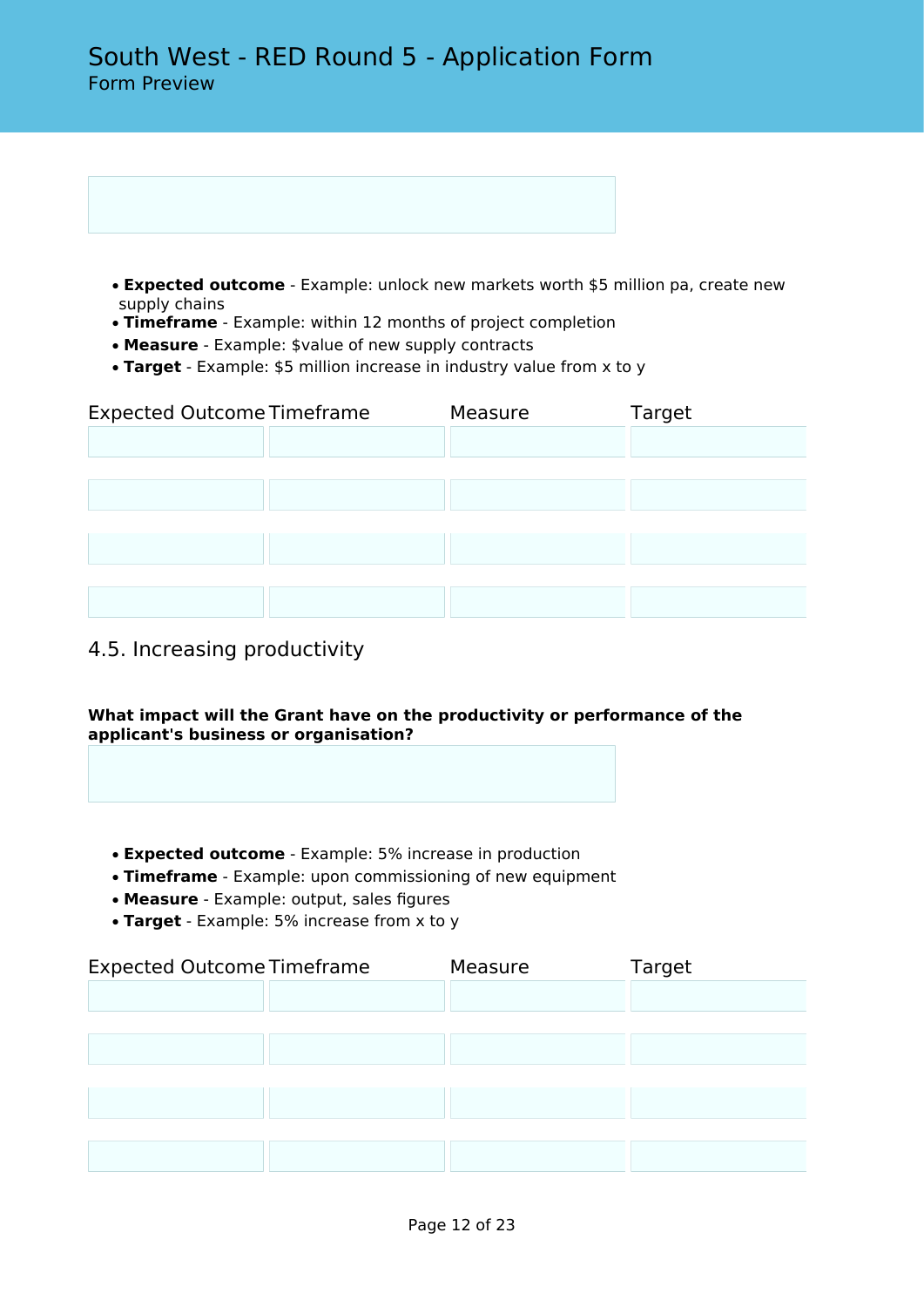# 5 Alignment with Regional Priorities

## \* indicates a required field

## 5.1 South West Regional Priorities

The SWDC Board has endorsed the following regional priorities/themes as part of its strategic plan. Projects that demonstrate alignment with the region's priorities will attract a higher weighting in the assessment process. Please indicate which of the following South West regional priorities/themes are MOST applicable to your project.

markets or exports

- ☐ Aboriginal Small Business Development ☐ Maximising international and/or interstate
- ☐ Agriculture ☐ Mining
- □ Energy □ Senergy □ Tourism and events
- $\Box$  Manufacturing / advanced manufacturing

## **How does the project support the South West Regional Priorities? \***

Must be no more than 500 words.

## **How does the project meet industry demand or an identified need in the South West region?**

Must be no more than 250 words.

# 6 Project Budget, Cash Co-contribution and Leveraged Funding

## \* indicates a required field

## Financial Audit

For projects requesting more than \$50,000 RED funding, audit costs must be included in the budget table.

The Financial Audit must be independent of the Grantee and undertaken by a member of the Institute of Chartered Accountants in Australia, the Australian Society of Certified Practicing Accountants or the National Institute of Accountants.

## 6.1 Project Cash

Please detail project items to be funded through CASH contributions. Applicants should refer to Section 4 of the Guidelines to confirm items or activities that are ineligible for RED funding before completing this section.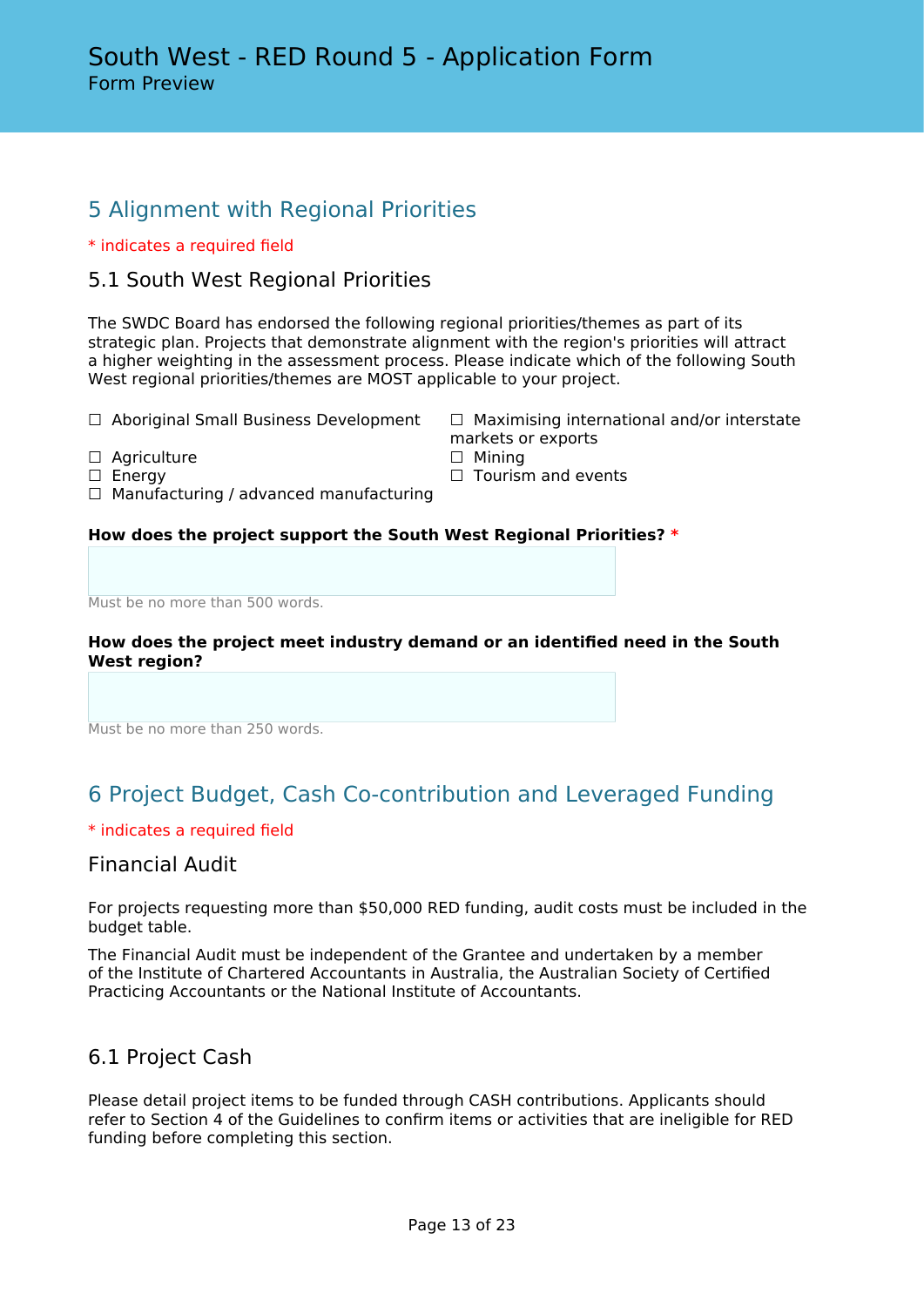Please attach quotes for all budget line items to justify funding requests. If funding has been secured from other sources please attach written evidence.

Note: Please enter whole dollars only.

| <b>Project</b><br><b>Items</b>               | <b>RED</b><br>Grant<br><b>Funds</b><br>Requeste@ST)<br>(ex GST) | <b>Cash (ex Source/s Funding (where</b> |                                | <b>ApplicantOther Name</b><br>Contributformding of Other Type<br>(ex GST) Source/s is the | Entity<br>money<br>being<br>sourced<br>from?)                           | <b>Funding Date</b><br><b>Status</b> | <b>Expected</b><br><b>on</b><br><b>Requested</b><br><b>Funds</b> | Quote<br><b>Decision Attached</b> |
|----------------------------------------------|-----------------------------------------------------------------|-----------------------------------------|--------------------------------|-------------------------------------------------------------------------------------------|-------------------------------------------------------------------------|--------------------------------------|------------------------------------------------------------------|-----------------------------------|
| Include<br>Audit<br>Costs (if<br>applicable) | Must be<br>la dollar<br>lamount.                                | Must be<br>la dollar<br>amount.         | Must be<br>a dollar<br>amount. |                                                                                           | Predominant<br><b>business</b><br>activity<br>of the co-<br>contributor |                                      | Must be a<br>date.                                               |                                   |
|                                              |                                                                 |                                         |                                |                                                                                           |                                                                         |                                      |                                                                  |                                   |
|                                              |                                                                 |                                         |                                |                                                                                           |                                                                         |                                      |                                                                  |                                   |

## 6.2 Total Project Budget

This section is **AUTO CALCULATED** from the above table and amounts will be transposed to Section 3.1.

| <b>Total of RED Grant Funds</b>      | <b>Total of Own Organisation (ex</b> | Total of Other Source/s (ex GST) CTOTAL (A+B+C) |                                      |
|--------------------------------------|--------------------------------------|-------------------------------------------------|--------------------------------------|
| requested (ex GST) A                 | GST) B                               |                                                 |                                      |
| \$                                   |                                      | This number/amount is<br>calculated.            | This number/amount is<br>calculated. |
| This number/amount is<br>calculated. | This number/amount is<br>calculated. |                                                 |                                      |

# Quotes and Other Funding

Attached quotes and evidence of secured funding from other sources.

Attach a file:

## **How will your co-contribution be funded?**

Note: This does not include State funding. Please describe whether the project will be self-funded from cash reserves, external investment either as equity or debt, bank loan or other from of debt financing.

## 6.3 Cash Flow

Cash flow requirements for project items should the project cover multiple financial years. Cash flow **MUST** match Total Project Cost in the table above.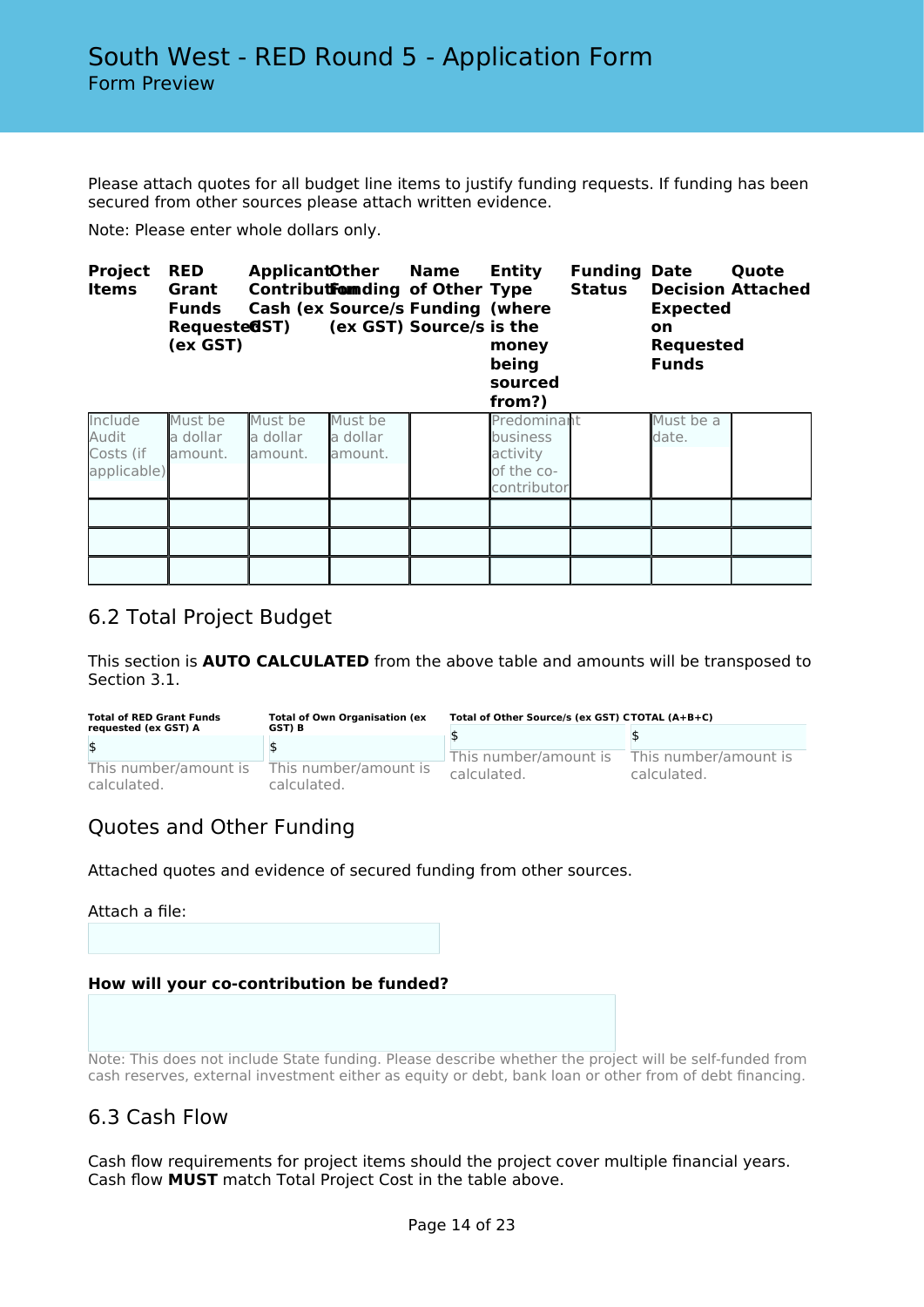| <b>Project Items</b> | <b>First Payment</b><br>2022/23 (ex GST) | <b>Second Payment</b><br>2023/24 (ex GST)                                  | <b>TOTAL</b> |
|----------------------|------------------------------------------|----------------------------------------------------------------------------|--------------|
|                      |                                          | Must be a dollar amount. Must be a dollar amount. Must be a dollar amount. |              |
|                      |                                          |                                                                            |              |
|                      |                                          |                                                                            |              |
| <b>TOTAL</b>         |                                          |                                                                            |              |

## 6.4 In-kind Contribution (non-cash)

## **Please detail any in-kind contributions**

Use the table below to itemise project items funded through in-kind contributions.

| <b>Project item/s</b> | Name of in-kind source | <b>Estimated value</b>   |
|-----------------------|------------------------|--------------------------|
|                       |                        | Must be a dollar amount. |
|                       |                        |                          |
|                       |                        |                          |
|                       |                        |                          |

## 6.5 Other RED Funding

## **Are you applying for RED Grant funding from more than one Regional Development Commission for this project? \***

 $\cap$  Yes  $\cap$  No

If yes, please advise which Commission/s and the amount being requested in each region. Please outline if the purpose of the funding is different across multiple regions.

| Date of<br><b>Application</b> | <b>Purpose of</b><br><b>Funding</b> | Amount                      | <b>RDC Region</b> | <b>RDC Contact</b><br><b>Person</b> |
|-------------------------------|-------------------------------------|-----------------------------|-------------------|-------------------------------------|
| Must be a date.               |                                     | Must be a dollar<br>amount. |                   |                                     |
|                               |                                     |                             |                   |                                     |
|                               |                                     |                             |                   |                                     |
|                               |                                     |                             |                   |                                     |

# 6.6 Other Funding Programs

## **Has your organisation applied for, or been approved for funding for this project from any other State Government program? \***

 $\bigcirc$  Yes  $\bigcirc$  No If yes, please provide details including the amount requested and the funding status.

| Date of            | Approved / | <b>Purpose of</b> | Amount | Name of | Contact |  |
|--------------------|------------|-------------------|--------|---------|---------|--|
| <b>Application</b> | Pendina    | <b>Funding</b>    |        | Program | Person  |  |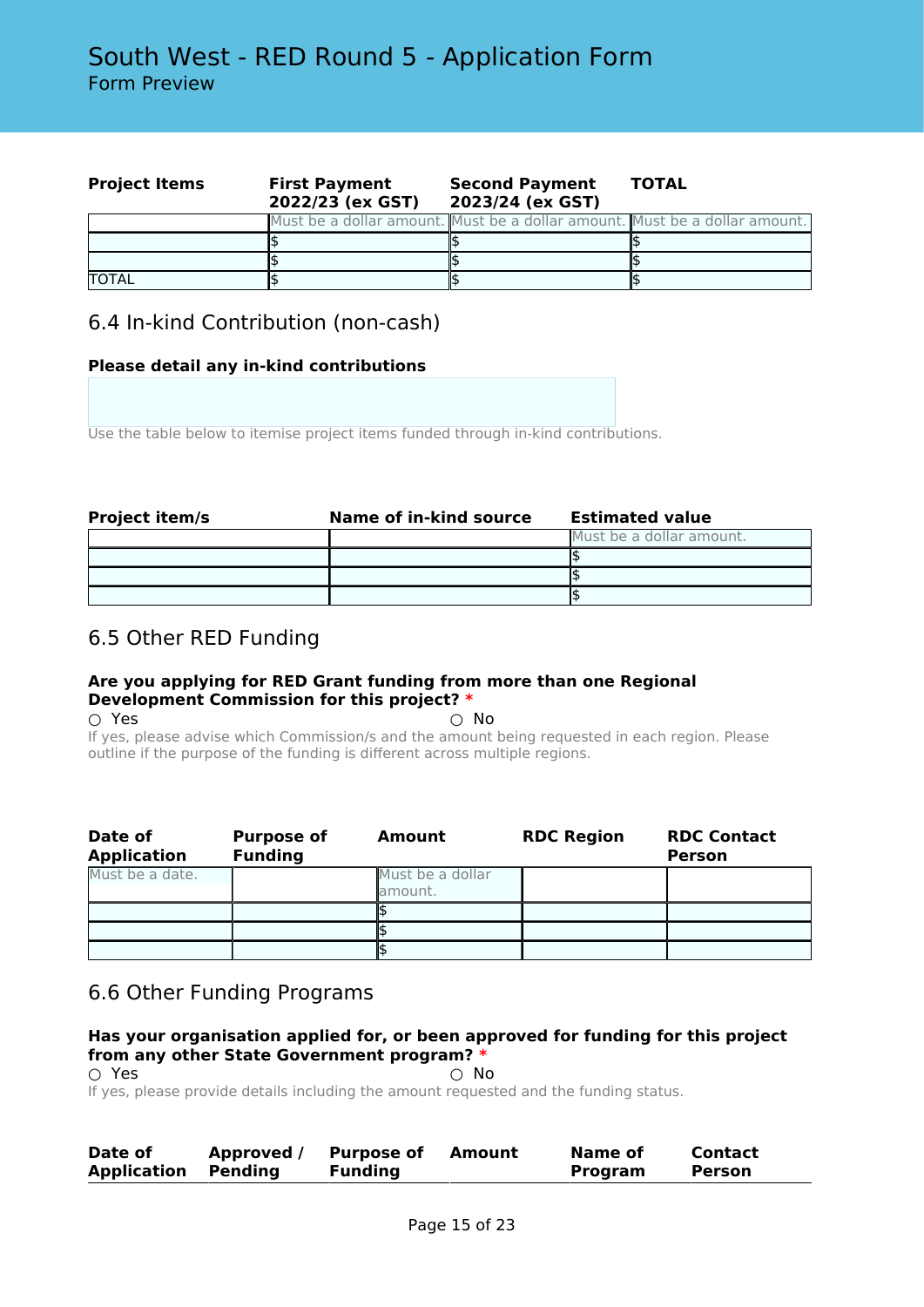| Must be a date. |  | Must be a dollar<br>amount. |  |
|-----------------|--|-----------------------------|--|
|                 |  |                             |  |
|                 |  |                             |  |
|                 |  |                             |  |

## **Outline the reason why State Government funding is sought for the project?**

Why is Government funding required? Has a loan or equity funding been investigated for the project?

# 7 Partnerships and Collaboration

## \* indicates a required field

## 7.1 Stakeholder Engagement

## **Provide the names and details of local stakeholders and their level of support for the project.**

Describe how you have involved local government, the local community and others in planning and decision making for your project. Letters of support may be provided to support your application.

## **Letters of Support (Optional)**

Attach a file:

**Have you considered developing partnerships or collaborations for the project? If so, please provide details.**

## 7.2 Local Content

Please detail below how your project meets the following Local Content objectives:

- Building the capability of local suppliers, and providing opportunities for regional businesses to supply items/services for the project;
- Increasing regional employment and regional business participation through subcontractors, suppliers, apprenticeships and traineeships;
- Supporting emerging or new industries in the region, and promotion and awareness of local industry and businesses; and
- Benefiting the local regional economy through any other identifiable means.

## **Do you intend to use local contractors and/or service providers for your project? \***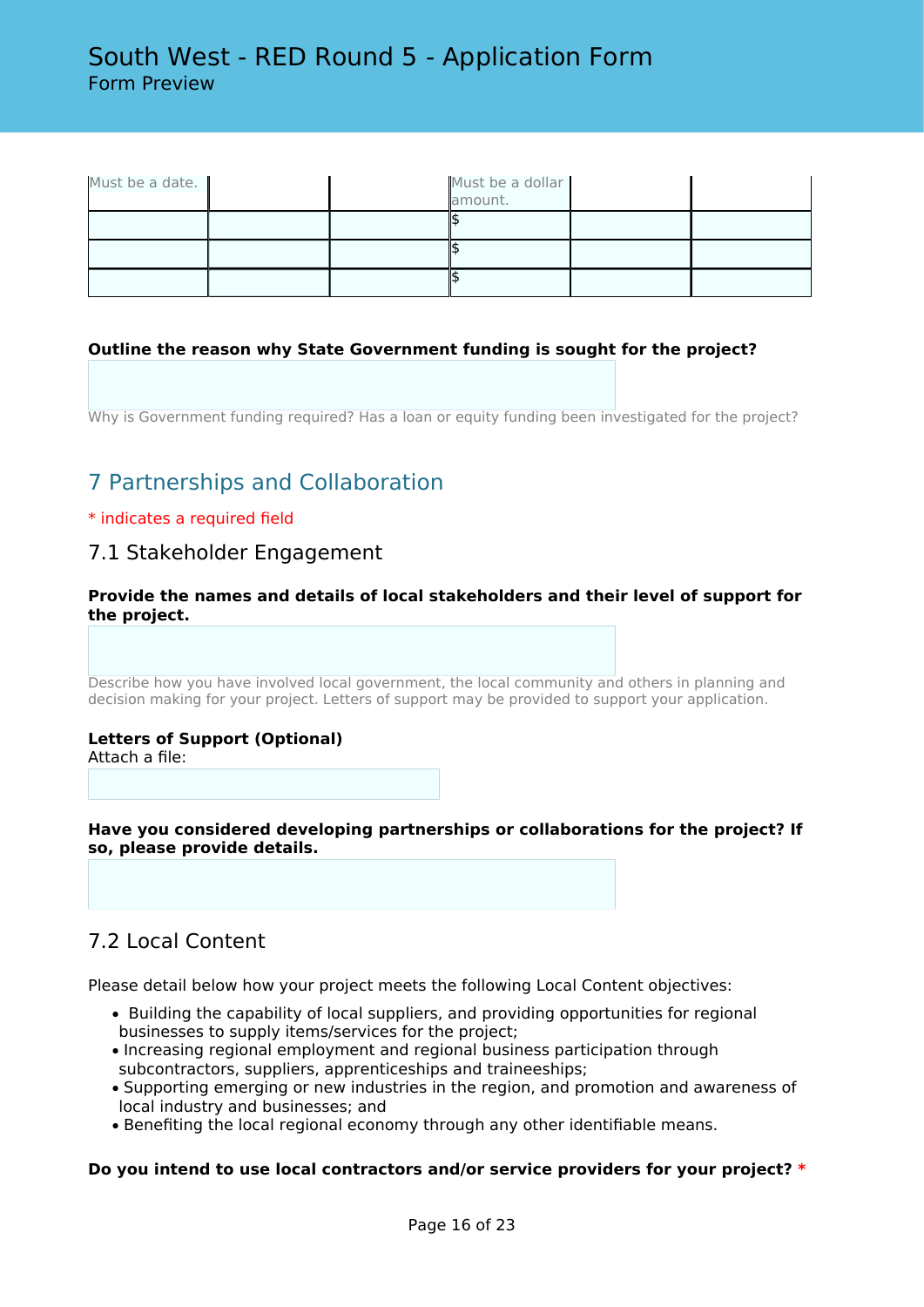#### $\bigcirc$  Yes  $\bigcirc$  No

Local content for the purposes of this RED grant application refers to the sourcing of goods and services in the South West region.

#### **Local content % \***

Must be a number.

Please estimate the percentage of requested grant funding to be expended on local goods and services.

#### **Local content details**

Please detail goods and/or services to be sourced locally and explain how the project meets the local content objectives listed above. If you do not intend to use local content please explain why.

# 8 Project Planning and Governance

## \* indicates a required field

## **Is the project ready to start if grant funding is approved?**

 $\bigcirc$  Yes  $\bigcirc$  No If No, please contact SWDC on 9792 2000 before proceeding with this application.

## 8.1 Approvals

## **Has detailed project planning been completed and necessary approvals obtained?**

**\***

○ Yes ○ No ○ Not Applicable

## **If No, please advise status**

If applicable please upload relevant documents (eg: lease agreement, licensing,concept designs, planning approval, tenure, etc)

# **Planning Documents (Optional)**

Attach a file:

## 8.2 Timeline and Milestones

Please complete the project milestone table below. For complex projects please attach a separate project timeline (eg. Gantt Chart)

**Milestone 1 Expected date of completion**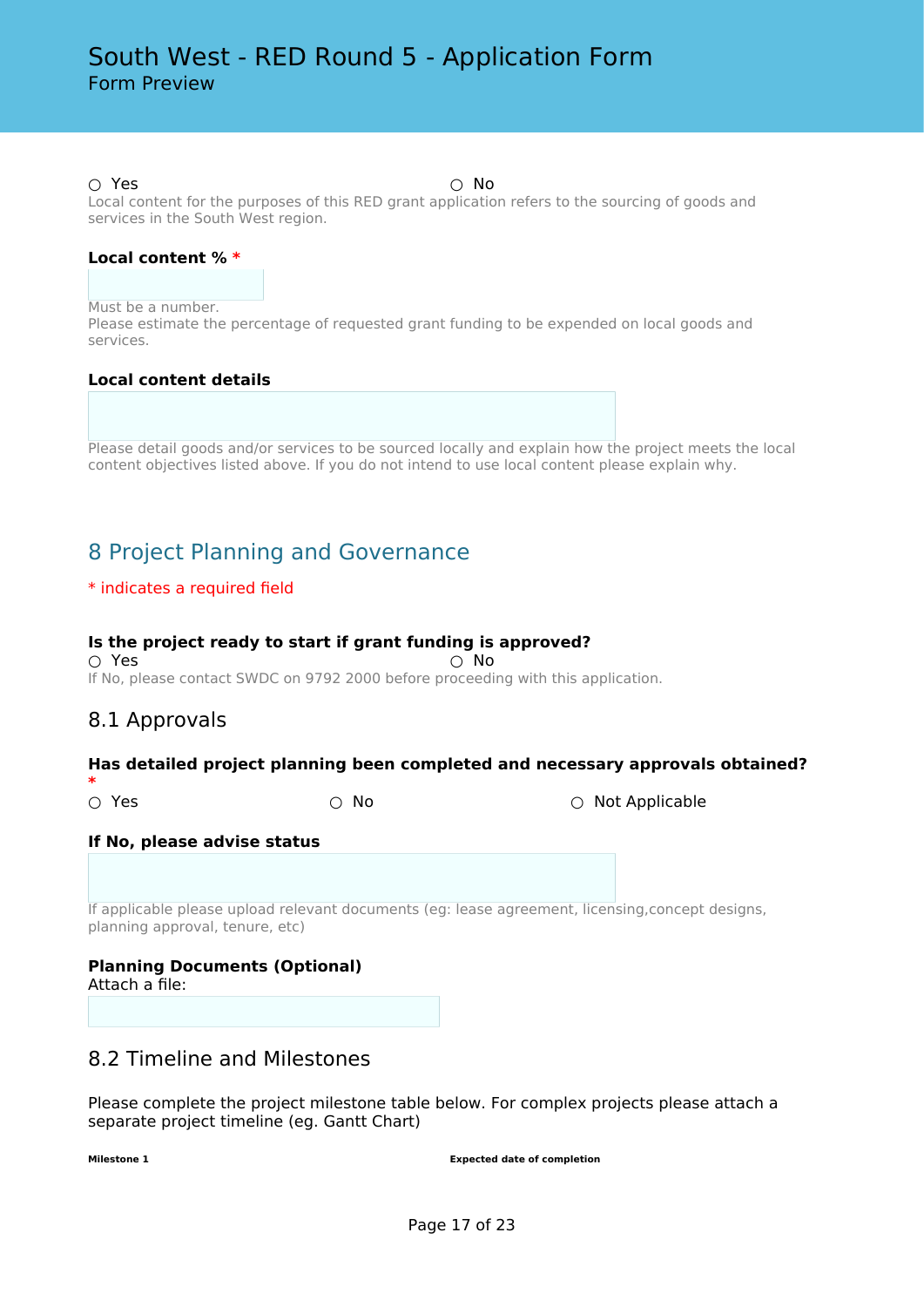| <b>Milestone 2</b> | <b>Expected date of completion</b> |
|--------------------|------------------------------------|
|                    |                                    |
|                    |                                    |
| <b>Milestone 3</b> | <b>Expected date of completion</b> |
|                    |                                    |
|                    |                                    |
| Milestone 4        | <b>Expected date of completion</b> |
|                    |                                    |
|                    |                                    |
| <b>Milestone 5</b> | <b>Expected date of completion</b> |
|                    |                                    |
|                    |                                    |
| Milestone 6        | <b>Expected date of completion</b> |
|                    |                                    |
|                    |                                    |
| <b>Milestone 7</b> | <b>Expected date of completion</b> |
|                    |                                    |

## **Project Timeline (Optional)**

Attach a file:

## 8.3 Project Governance

## **How will your organisation ensure the project is managed responsibly? \***

Who will manage the project and what qualifications, skills and experience do they have?

## **Upload qualifications (optional)**

Attach a file:

**How will operating and maintenance costs for the project be met beyond the funding period? \***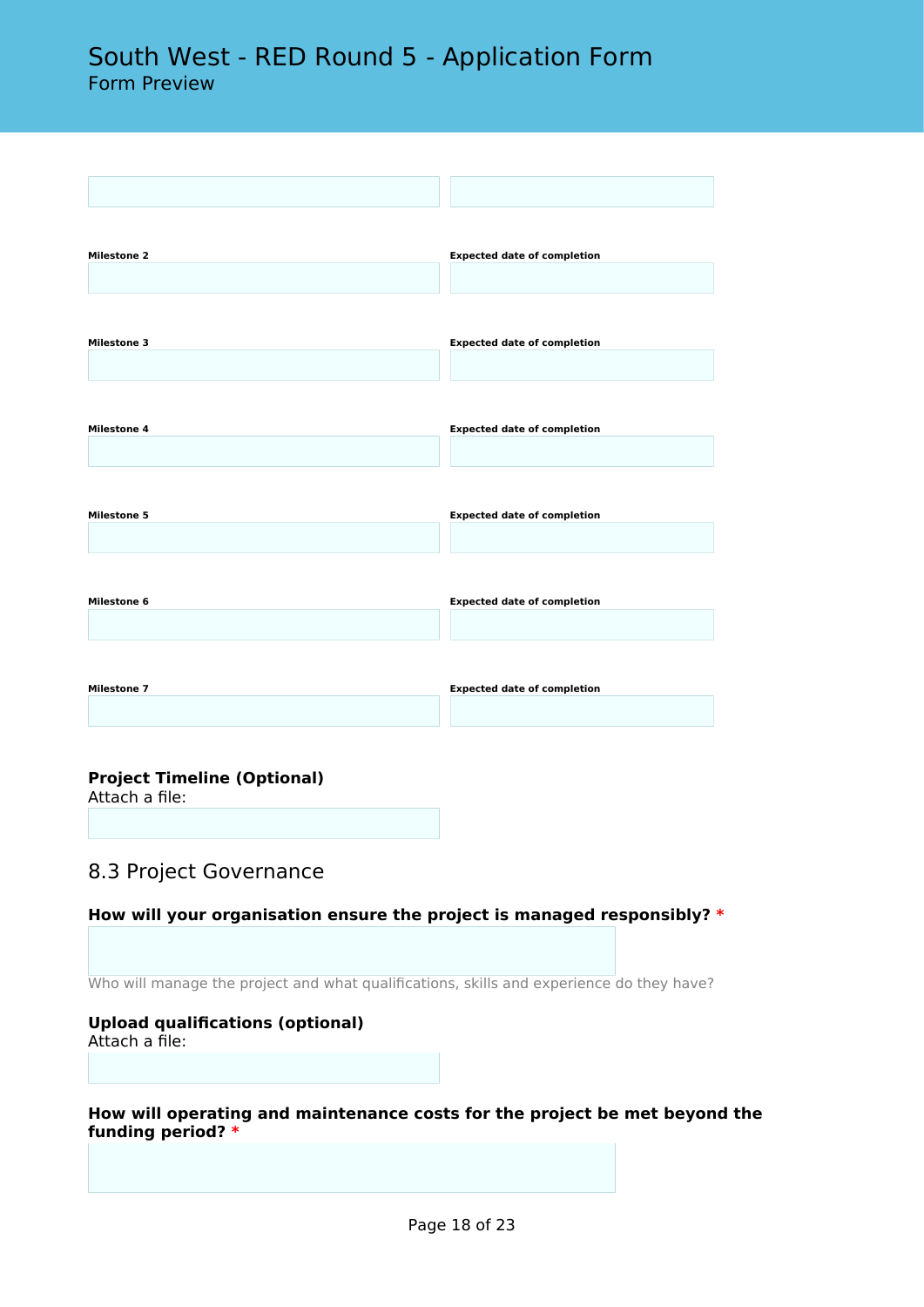For example, if the project creates two new jobs, or commissions new equipment, how does the organisation plan to sustain these jobs / cover maintenance costs?

## 8.4 Risk Assessment for your Project

Identify the risks associated with the Project (that the applicant can reasonably control or influence) and include issues that may prevent the Project progressing or that may hinder the achievement of the stated Project outcomes being achieved. Consider and explain the risk mitigation strategies that will minimise the effects of each stated risk.

## **Probability:**

**Low -** Unlikely to occur during the project period and with little impact on the project

**Medium -** Possibility of occurrence and with some impact on the project

**High -** Very likely to occur during the project period and potentially impacting heavily

Please complete the Risk Assessment table below, or attach a copy of your Risk Management Plan to your application.

| <b>Risk Description</b> | <b>Risk Probability</b> | <b>Mitigation Strategy</b> |
|-------------------------|-------------------------|----------------------------|
|                         | (Low, Medium or High)   |                            |
|                         |                         |                            |
|                         |                         |                            |
|                         |                         |                            |

## **Risk Management Plan (Optional)**

Attach a file:

Upload a copy of your Risk Management Plan

# 9 Market Viability and Commercialisation

## \* indicates a required field

## 9.1 Market Conditions

Please complete this section if you are a business entity applying for funding.

## **Please provide a summary assessment of the market conditions in relation to your project**

Eg. market gaps, market size, estimation of new or increased sales.

## **Describe any major competitors to your project or project activity in the region**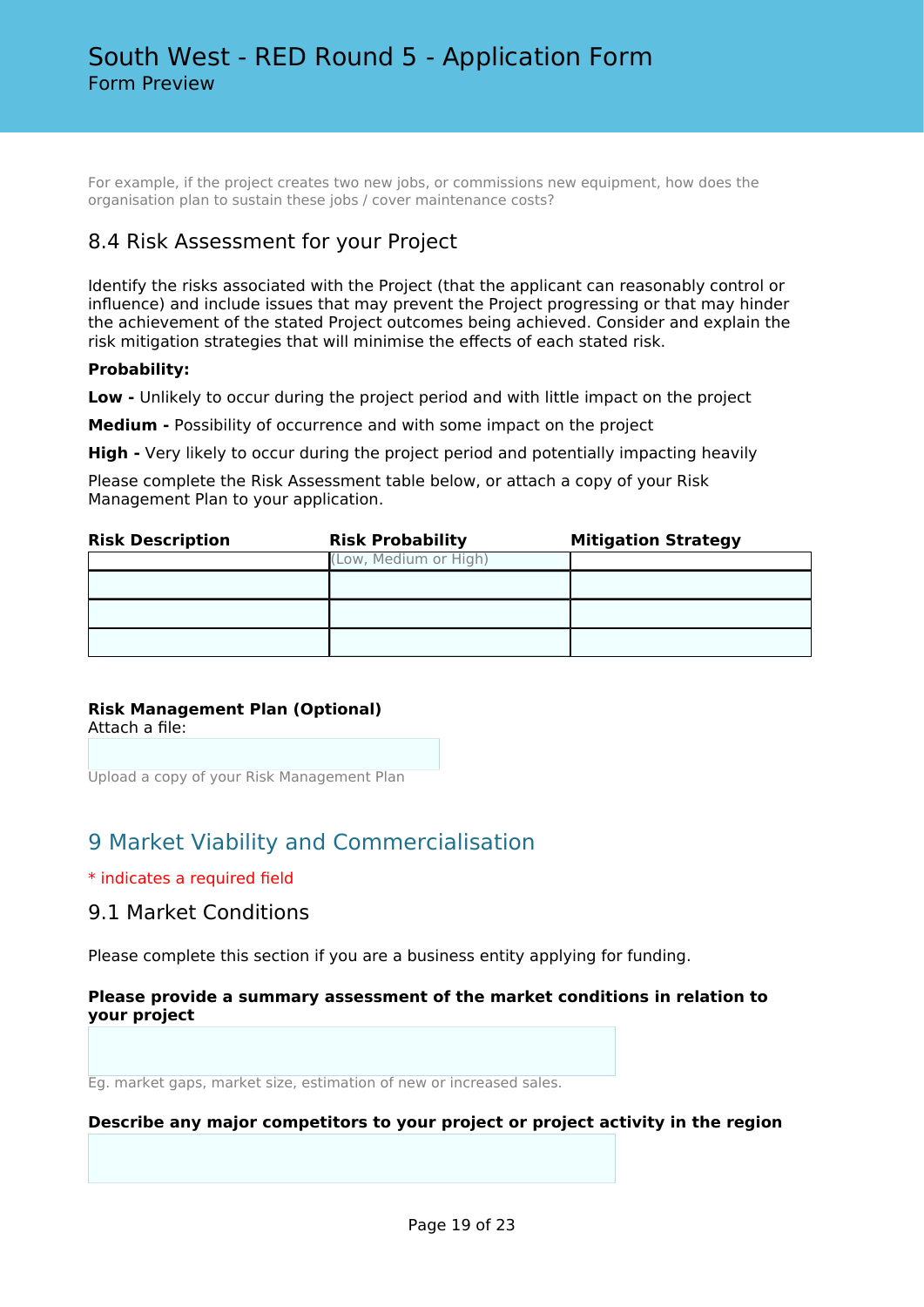Eg. product or service, proximity, technologies, barriers to market, price.

# 9.2 Financial Information

To enable SWDC to undertake a financial viability assessment of the organisation please upload the following financial information

- 1.Financial statements verified by a Certified Practising Accountant, Chartered Accountant or Registered Auditor for the last two (2) years;
- 2.Current year-to-date financial information (income and expenditure statement and/or balance sheet)

**Upload Financial Information**

Attach a file:

**Have you provided the information requested above? \***  $\cap$  Yes  $\cap$  No

#### **If No - please outline why**

For example, business operating for less than 2 years / never had financial statements verified by CPA, Chartered Accountant or registered Auditor.

## 9.3 Liabilities

*Please note, you may be required to provide documentation upon request relating to the following information.*

**Has the applicant or any of its senior office bearers been involved in any litigation or prosecution in the past three (3) years? \***

 $\bigcirc$  Yes  $\bigcirc$  No

**If Yes - please provide explanation why any litigation or prosecution should not be considered relevant to this application**

**Has the applicant or any of its senior office bearers (directors, partners, presidents, executive directors, project managers) been involved with any business failure, including liquidation, voluntary administration or receivership? \***  $\bigcirc$  Yes  $\bigcirc$  No

**If Yes - please provide details**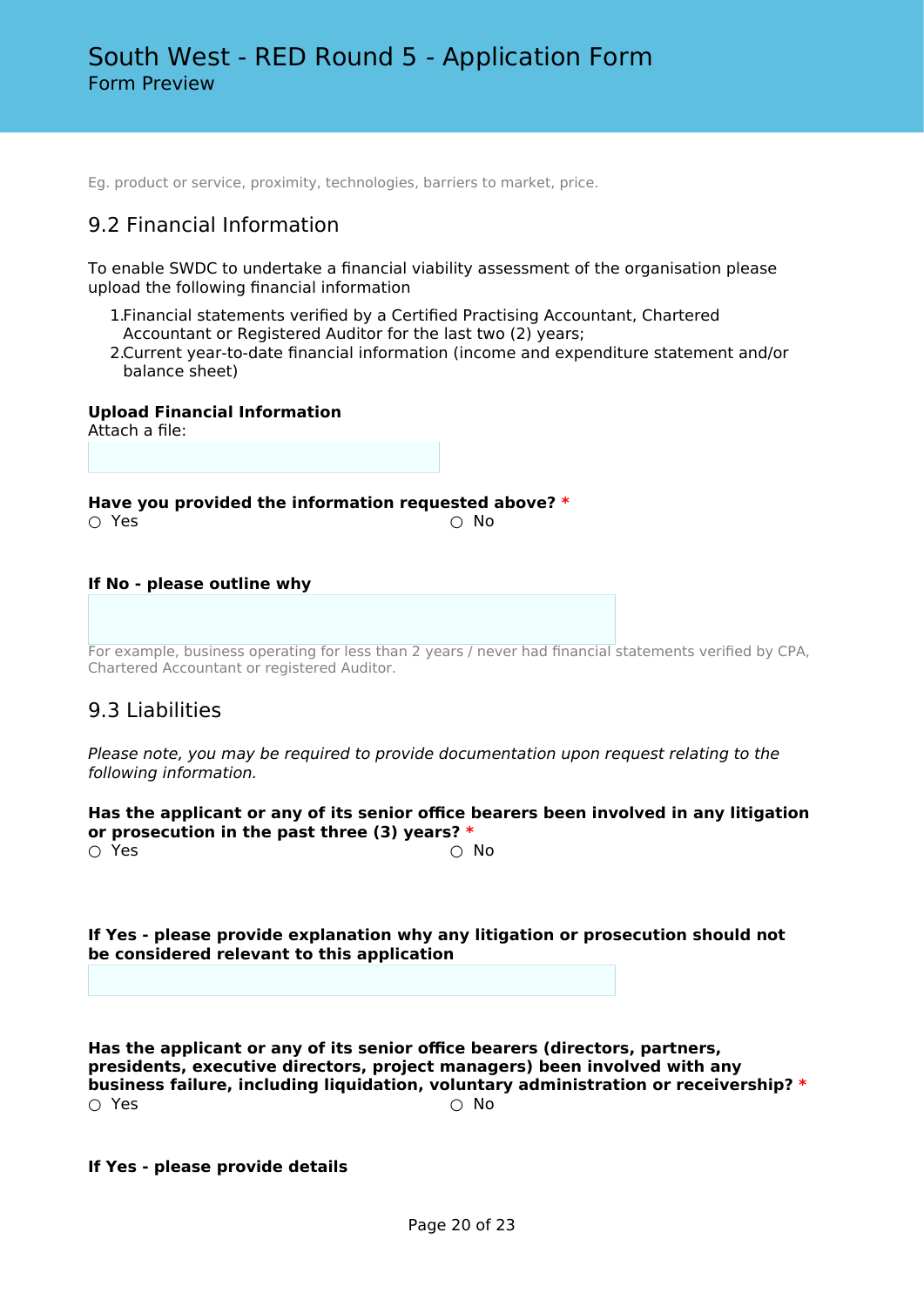**Has there been any significant financial matter which may impact on the ability of the Applicant to deliver the project? \*** ○ Yes ○ No

**If Yes - please provide details**

**Are there any future commitments or contingent liabilities that might materially affect the applicant in the delivery of the project or performance of the activity?**  $\bigcirc$  Yes  $\bigcirc$  No

**If Yes - please provide details**

**Has the applicant ever been found in default of its creditors? \*** ○ Yes ○ No

**If Yes - please provide details**

**Is the applicant's business solvent? \***  $\circlearrowright$  Yes  $\circlearrowright$  No.

**If No - please provide details**

# 10 Application Checklist

\* indicates a required field

## **By submitting this Application, I acknowledge: \***

 $\Box$  I have read the Guidelines and I acknowledge the eligibility criteria for funding.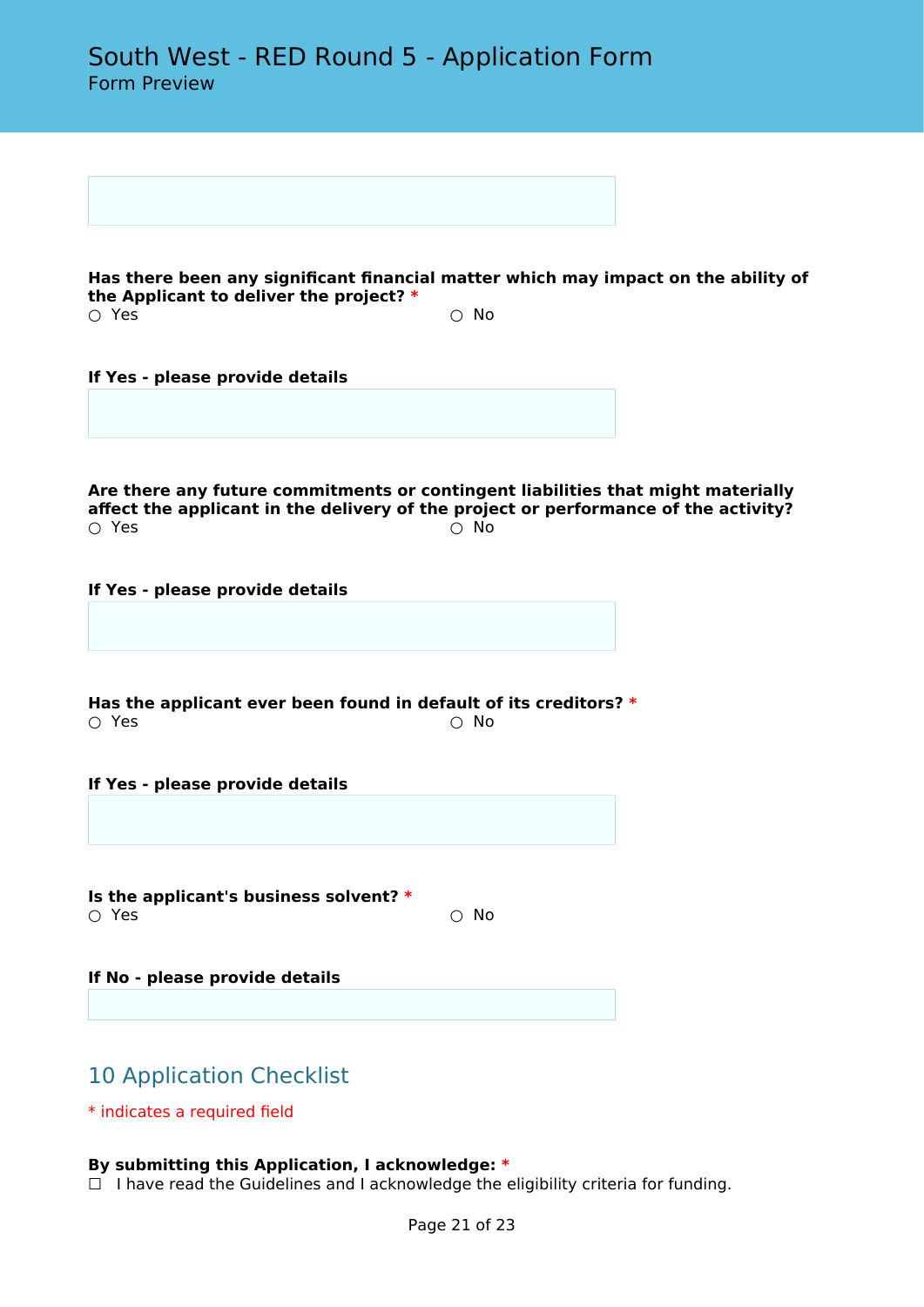$\Box$  I have contacted the Regional Development Commission to discuss the project.

 $\Box$  Information provided in this application is to the best of my knowledge, accurate and complete.

 $\Box$  This Application is authorised by my organisation and includes the CEO/Chair signature.

 $\Box$  Audit costs are included in the budget and the nominated auditor is a member of the Institute of Chartered Accountants in Australia, the Australian Society of Certified Practicing Accountants or the National Institute of Accountants and is independent from the Grantee.

□ The Regional Development Commission may request additional information from applicants.

 $\Box$  The Regional Development Commission is authorised to contact any persons or organisations in the assessment of the application and understand that information may be provided to other agencies, as appropriate.

Please ensure you have answered all the questions and provided relevant details where requested. Supporting documents are supplementary to your application.

## **This application includes all required attachments:**

- $\Box$  Copy of Incorporation Certificate (if applicable)
- $\Box$  Copy of organisation's annual financial statements for the last two (2) financial years
- $\Box$  Quotes for all budget line items to justify funding request
- ☐ Written evidence of funding contributions from other sources

## **Upload supporting documents**

Attach a file:

Applicants may upload additional attachments to their Application. (Maximum 25mb, recommended size no bigger than 5mb).

# 10.1 DECLARATION

This section must be completed by an appropriately authorised person on behalf of the applicant organisation (may be different to the contact person listed earlier in this application form).

I certify that to the best of my knowledge the statements made within this application are true and correct, and I understand that if the applicant is successful, we will be required to accept the terms and conditions of the grant as outlined in the letter of approval.

I do hereby declare that all the information supplied in this application form for Royalties for Regions funding is, to the best of my knowledge, accurate and complete; that I have read and accept the requirements of the *Guidelines,* and that the Regional Development Commission to which this application has been submitted to will be notified of any change to the information supplied and any other information or circumstances arising that may affect this application.

## **Name of Authorised Person \***

Organisation Name

**Position/Title \***

## **Name of Organisation (Legal Entity) \***